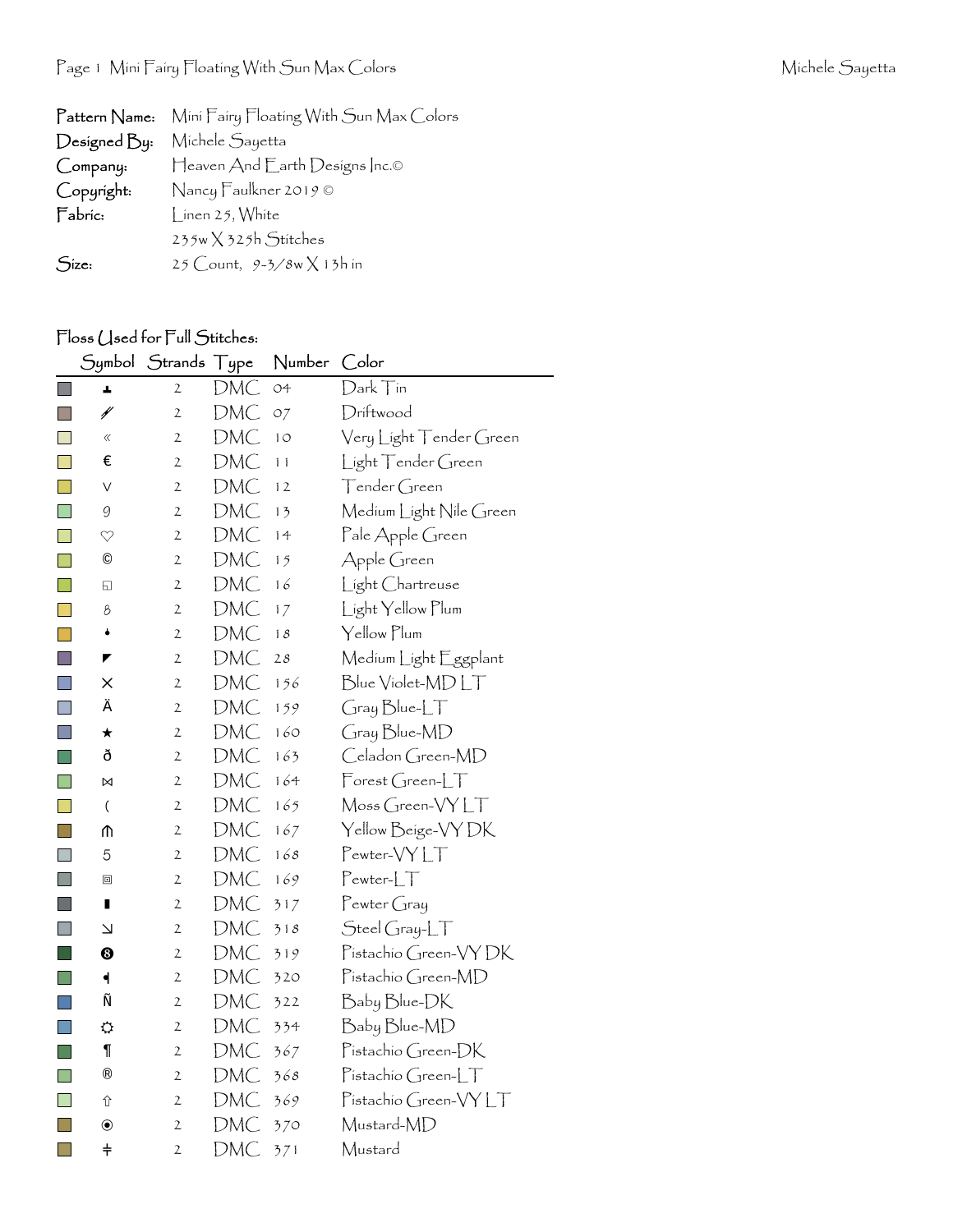|                                                                                                                       | Symbol                      | Strands Type   |     | Number | Color                  |
|-----------------------------------------------------------------------------------------------------------------------|-----------------------------|----------------|-----|--------|------------------------|
|                                                                                                                       | ⊚                           | 2              | DMC | 372    | Mustard-LT             |
|                                                                                                                       | \$                          | $\mathbf{2}$   | DMC | 407    | Desert Sand-DK         |
|                                                                                                                       | ←                           | $\mathbf{2}$   | DMC | 413    | $P$ ewter Gray- $DK$   |
|                                                                                                                       | ❖                           | $\mathbf{2}$   | DMC | 414    | Steel Gray-DK          |
|                                                                                                                       | ï                           | $\mathbf{2}$   | DMC | 420    | Hazelnut Brown-DK      |
|                                                                                                                       | $\mathbf{::}$               | $\mathbf{2}$   | DMC | 422    | Hazelnut Brown-LT      |
|                                                                                                                       | ⇓                           | $\mathbf{2}$   | DMC | 433    | Brown-MD               |
|                                                                                                                       | O                           | $\mathbf{2}$   | DMC | 434    | $Brown$ - $LT$         |
|                                                                                                                       | Đ                           | $\mathbf{2}$   | DMC | 436    | Tan                    |
|                                                                                                                       | ¥                           | $\mathbf{2}$   | DMC | 451    | Shell Gray-DK          |
|                                                                                                                       | $\mathbf{Z}$                | $\mathbf{2}$   | DMC | 452    | Shell Gray-MD          |
|                                                                                                                       | $\left. \right\rangle$      | $\mathbf{2}$   | DMC | 453    | Shell Gray-LT          |
|                                                                                                                       | ╲                           | $\mathbf{2}$   | DMC | 470    | Avocado Green-LT       |
|                                                                                                                       | Χ                           | $\mathbf{2}$   | DMC | 471    | Avocado Green-VYLT     |
|                                                                                                                       | ⊕                           | 2              | DMC | 501    | Blue Green-DK          |
|                                                                                                                       | 53                          | $\mathbf{2}$   | DMC | 502    | Blue Green             |
| $\Box$                                                                                                                | ٪                           | $\mathbf{2}$   | DMC | 503    | Blue Green-MD          |
| <b>Contract Contract Contract Contract Contract Contract Contract Contract Contract Contract Contract Contract Co</b> | t                           | 2              | DMC | 504    | Blue Green-LT          |
|                                                                                                                       | ⊠                           | $\mathbf{2}$   | DMC | 505    | Jade                   |
|                                                                                                                       | ф                           | $\mathbf{2}$   | DMC | 517    | Wedgewood-DK           |
| ×                                                                                                                     | $\color{red} \blacklozenge$ | $\mathbf{2}$   | DMC | 518    | Wedgewood-LT           |
| <b>Service Service</b>                                                                                                | ٠ŀ                          | $\mathbf{2}$   | DMC | 519    | Sky Blue               |
|                                                                                                                       | €                           | $\mathbf{2}$   | DMC | 520    | Fern Green-DK          |
|                                                                                                                       | Ø                           | 2              | DMC | 522    | Fern Green             |
|                                                                                                                       | Ü                           | $\mathbf{2}$   | DMC | 523    | Fern Green-LT          |
|                                                                                                                       | ♦                           | $\mathbf{2}$   | DMC | 524    | Fern Green-VYLT        |
|                                                                                                                       |                             | $\mathbf{2}$   | DMC | 535    | Ash Gray-VY LT         |
|                                                                                                                       | ⇕                           | 2              | DMC | 543    | Beige Brown-ULVYLT     |
|                                                                                                                       | œ                           | 2              | DMC | 561    | Jade-VYDK              |
|                                                                                                                       | ◆                           | 2              | DMC | 562    | Jade-MD                |
|                                                                                                                       | $\vee$                      | $\mathbf{2}$   | DMC | 563    | $J$ ade- $LT$          |
|                                                                                                                       | ٦                           | $\mathbf{2}$   | DMC | 564    | Jade-VY LT             |
|                                                                                                                       | $\oplus$                    | $\mathbf{2}$   | DMC | 597    | Turquoise              |
|                                                                                                                       | ♦                           | 2              | DMC | 598    | Turquoise-LT           |
|                                                                                                                       | 0                           | $\mathbf{2}$   | DMC | 610    | Drab Brown-DK          |
|                                                                                                                       |                             | 2              | DMC | 611    | Drab Brown             |
|                                                                                                                       | \$                          | $\mathbf{2}$   | DMC | 612    | $D$ rab $B$ rown- $LT$ |
|                                                                                                                       | 0                           | $\mathbf{2}$   | DMC | 613    | Drab Brown-VYLT        |
|                                                                                                                       | ▩                           | 2              | DMC | 640    | Beige Gray-VYDK        |
|                                                                                                                       |                             | $\mathfrak{2}$ | DMC | 642    | Beige Gray-DK          |
|                                                                                                                       | )                           | 2              | DMC | 644    | Beige Gray-MD          |
|                                                                                                                       | Ϊ                           | $\overline{c}$ | DMC | 645    | Beaver Gray-VY DK      |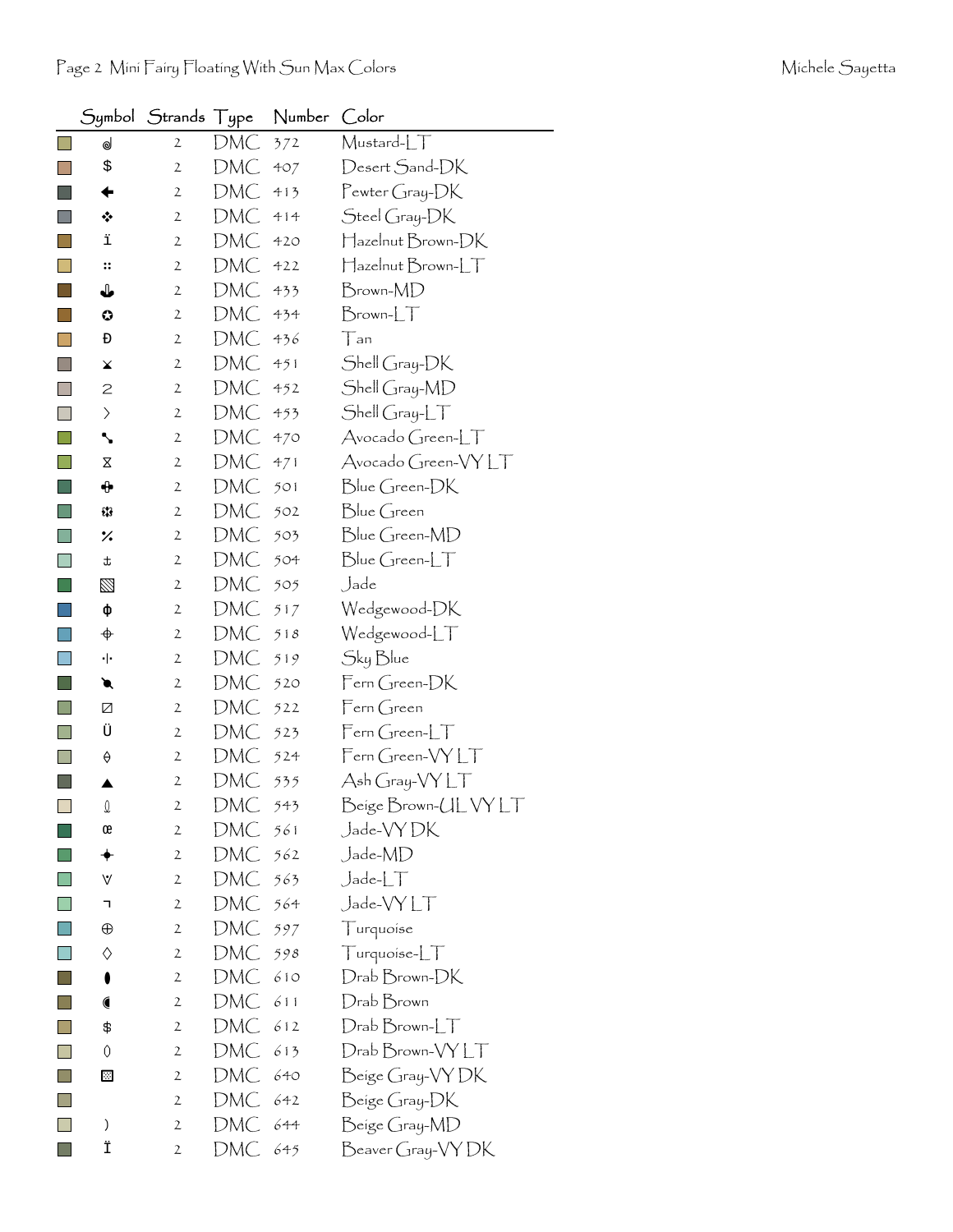|                     |                         | Symbol Strands Type |     | Number | Color                                |
|---------------------|-------------------------|---------------------|-----|--------|--------------------------------------|
| F.                  | ₩                       | $\mathbf{2}$        | DMC | 646    | Beaver Gray-DK                       |
| ×                   | ٨                       | $\mathfrak{2}$      | DMC | 647    | Beaver Gray-MD                       |
|                     | ☆                       | $\mathbf{2}$        | DMC | 648    | $\mathsf{B}$ eaver Gray-L $\top$     |
|                     | ü                       | $\mathbf{2}$        | DMC | 676    | $Old Gold-LT$                        |
|                     | ⊞                       | $\mathbf{2}$        | DMC | 704    | Chartreuse-BRT                       |
|                     | 4                       | 2                   | DMC | 728    | Topaz                                |
|                     | TM                      | $\mathbf{2}$        | DMC | 729    | Old Gold-MD                          |
|                     | ⊘                       | 2                   | DMC | 733    | Olive Green-MD                       |
|                     | û                       | $\mathbf{2}$        | DMC | 734    | $\bigcirc$ live Green-LT             |
|                     | L                       | $\mathbf{2}$        | DMC | 738    | Tan-VYLT                             |
|                     | N                       | 2                   | DMC | 739    | Tan-UL VY LT                         |
|                     | ⊟                       | 2                   | DMC | 779    | Cocoa-DK                             |
|                     | æ                       | 2                   | DMC | 783    | Topaz-MD                             |
|                     | $^{\prime\prime}$       | $\mathbf{2}$        | DMC | 793    | Cornflower Blue-MD                   |
|                     | ?                       | 2                   | DMC | 794    | Cornflower Blue-LT                   |
|                     | I                       | $\mathbf{2}$        | DMC | 801    | Coffee Brown-DK                      |
|                     | 坐                       | $\mathbf{2}$        | DMC | 806    | Peacock Blue-DK                      |
|                     | ♧                       | 2                   | DMC | 807    | Peacock Blue                         |
|                     | ◈                       | 2                   | DMC | 813    | $Blue-LT$                            |
| <b>In the State</b> | 1                       | $\mathbf{2}$        | DMC | 822    | Beige Gray-LT                        |
|                     | $\mathbf{\mathbf{z}}$   | $\mathfrak{2}$      | DMC | 826    | Blue-MD                              |
|                     | $\overline{\mathbf{X}}$ | $\mathbf{2}$        | DMC | 829    | Golden Olive-VY DK                   |
|                     | Z                       | $\mathbf{2}$        | DMC | 832    | Golden Olive                         |
|                     | ₩                       | $\mathbf{2}$        | DMC | 833    | Golden Olive-LT                      |
|                     | ⊠                       | 2                   | DMC | 834    | Golden Olive-VYLT                    |
|                     |                         | $\mathbf{2}$        | DMC | 838    | Beige Brown-VY DK                    |
|                     | ÷                       | $\mathfrak{2}$      | DMC | 839    | Beige Brown-DK                       |
|                     | 6                       | $\mathfrak{2}$      | DMC | 842    | Beige Brown-VYLT                     |
|                     | 8                       | $\mathbf{2}$        | DMC | 844    | BeaverBrown-ULDK                     |
|                     | ш                       | $\mathbf{2}$        | DMC | 869    | Hazelnut Brown-VY DK                 |
|                     | O                       | 2                   | DMC | 898    | Coffee Brown-VYDK                    |
|                     |                         | $\mathbf{2}$        | DMC | 909    | Emerald Green-VYDK                   |
|                     |                         | 2                   | DMC | 924    | Gray Green-VY DK                     |
|                     | %                       | $\mathbf{2}$        | DMC | 926    | Gray Green-MD                        |
|                     | 7                       | 2                   | DMC | 927    | $Gray Green-LT$                      |
|                     | 0                       | 2                   | DMC | 928    | $G$ ray Green- $\forall Y \bot \top$ |
|                     | Þ                       | 2                   | DMC | 930    | Antique Blue-DK                      |
|                     | ◥                       | 2                   | DMC | 931    | Antique Blue-MD                      |
|                     | ♯                       | 2                   | DMC | 932    | Antique Blue-LT                      |
|                     | Æ                       | 2                   | DMC | 943    | Bright Green-MD                      |
|                     | U                       | 2                   | DMC | 948    | Peach-VYLT                           |
|                     | ╱                       | $\overline{2}$      | DMC | 966    | Baby Green-MD                        |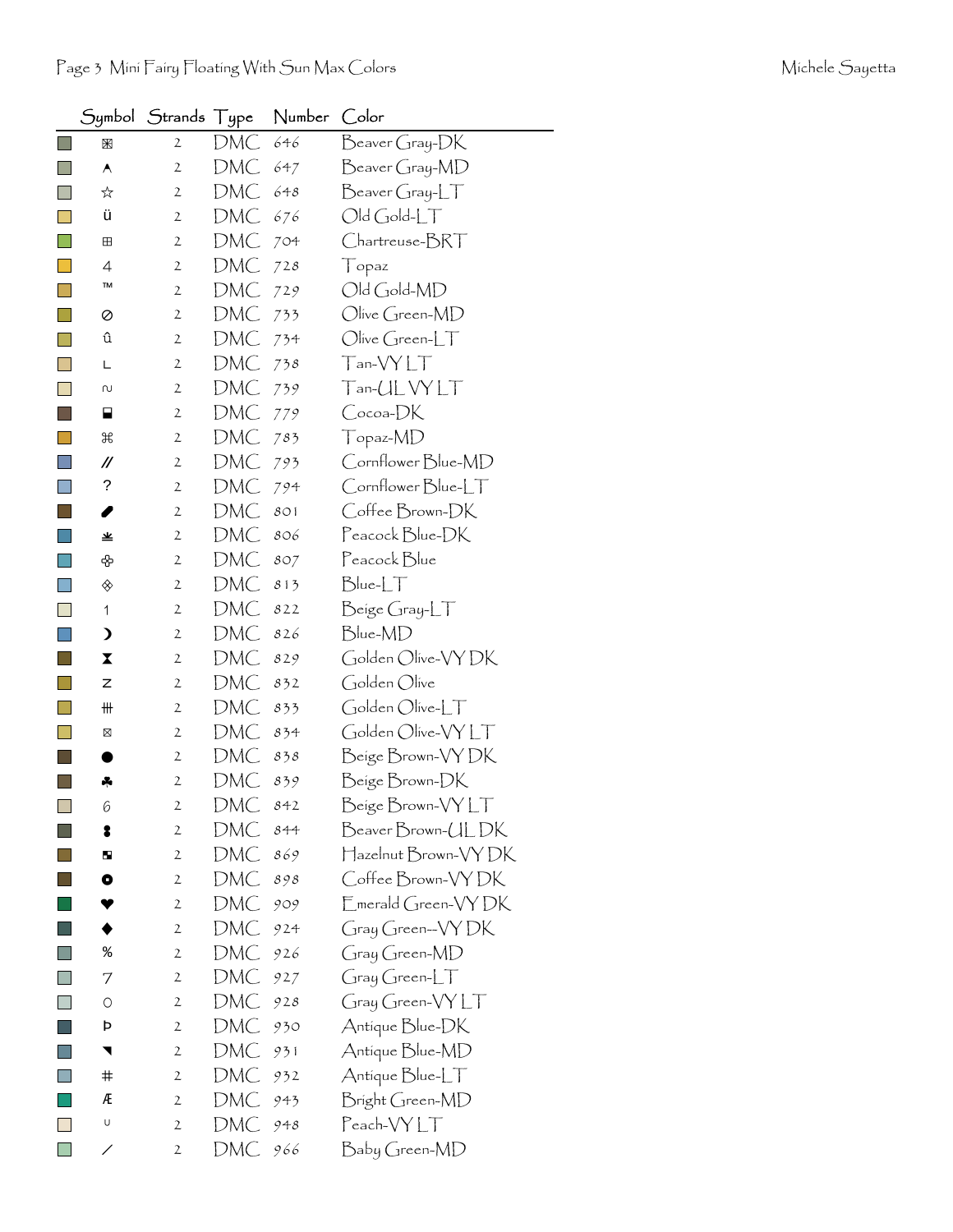|                           | Symbol       | Strands Type   |            | Number | Color                                    |
|---------------------------|--------------|----------------|------------|--------|------------------------------------------|
|                           | $\times$     | 2              | DMC        | 977    | Golden Brown-LT                          |
|                           | ▶            | $\mathfrak{2}$ | DMC        | 987    | Forest Green-DK                          |
|                           | ŧ            | 2              | DMC        | 989    | $\overline{\Gamma}$ orest Green          |
|                           | Ø            | $\mathfrak{2}$ | DMC        | 991    | Aquamarine-DK                            |
|                           | ග            | 2              | DMC        | 992    | Aquamarine-MD                            |
|                           | ┛            | $\mathbf{2}$   | DMC        | 993    | $A$ quamarine- $LT$                      |
|                           | ◪            | 2              | DMC        | 3011   | Khaki Green-DK                           |
|                           | 未            | 2              | DMC        | 3012   | Khakí Green-MD                           |
|                           | н            | 2              | DMC        | 3013   | Khakí Green-LT                           |
|                           | š            | 2              | DMC        | 3022   | Brown Gray-MD                            |
| $\Box$                    | ✓            | $\mathbf{2}$   | <b>DMC</b> | 3023   | $Brown Gray-LT$                          |
| $\Box$                    | $\mathsf{I}$ | $\mathfrak{2}$ | DMC        | 3024   | Brown Gray-VYLT                          |
|                           | ↖            | 2              | DMC        | 3032   | Mocha Brown-MD                           |
|                           | ٥            | $\mathbf{2}$   | DMC        | 3033   | Mocha Brown-VY LT                        |
| <b>Tall</b>               | #            | 2              | DMC        | 3041   | Antique Violet-MD                        |
| H                         | ₩            | 2              | DMC        | 3045   | Yellow Beige-DK                          |
| $\Box$                    | ⇦            | 2              | DMC        | 3046   | Yellow Beige-MD                          |
| $\overline{\mathbb{R}^2}$ | ▷            | $\mathbf{2}$   | DMC        | 3047   | Yellow Beige-LT                          |
| $\mathbb{R}^n$            |              | 2              | DMC        | 3051   | Green Gray-DK                            |
|                           | ⋇            | $\mathfrak{2}$ | DMC        | 3052   | Green Gray-MD                            |
|                           | $\odot$      | $\mathbf{2}$   | DMC        | 3053   | $G$ reen $G$ ray                         |
|                           | ൿ            | 2              | DMC        | 3064   | Desert Sand                              |
| $\mathbf{I}$              | n            | $\mathfrak{2}$ | DMC        | 3072   | $\mathsf{B}$ eaver Gray- $\mathsf{VYLT}$ |
|                           | ∗            | 2              | DMC        | 3346   | $\mathcal{H}$ unter Green                |
|                           | ◈            | 2              | DMC        | 3347   | Yellow Green-MD                          |
|                           | 9            | 2              | DMC        | 3348   | Yellow Green-LT                          |
|                           | ⋒            | 2              | DMC        | 3362   | Pine Green-DK                            |
| $\Box$                    |              | $\overline{c}$ | DMC        | 3363   | Pine Green-MD                            |
|                           | N            | 2              | DMC        | 3364   | Pine Green                               |
|                           | ☆            | 2              | DMC        | 3740   | Antique Violet-DK                        |
|                           |              | $\mathfrak{2}$ | DMC        | 3750   | Antique Blue-VY DK                       |
|                           | 3            | $\mathbf{2}$   | DMC        | 3752   | Antique Blue-VY LT                       |
|                           | Ö            | $\mathbf{2}$   | DMC        | 3753   | Antique Blue-UL VY LT                    |
|                           | ☀            | 2              | DMC        | 3760   | Wedgewood-MD                             |
|                           | ÿ            | 2              | DMC        | 3765   | Peacock Blue-VY DK                       |
|                           | ö            | 2              | DMC        | 3766   | Peacock Blue-LT                          |
|                           | ¢            | 2              | DMC        | 3768   | Gray Green-DK                            |
|                           | ↑            | 2              | <b>DMC</b> | 3773   | Desert Sand-MD                           |
|                           | 土            | 2              | DMC        | 3781   | Mocha Brown-DK                           |
|                           | #            | 2              | DMC        | 3782   | Mocha Brown-LT                           |
|                           | Œ            | 2              | DMC        | 3787   | Brown Gray-DK                            |
|                           | tυ           | 2              | DMC        | 3790   | Beige Gray-UL DK                         |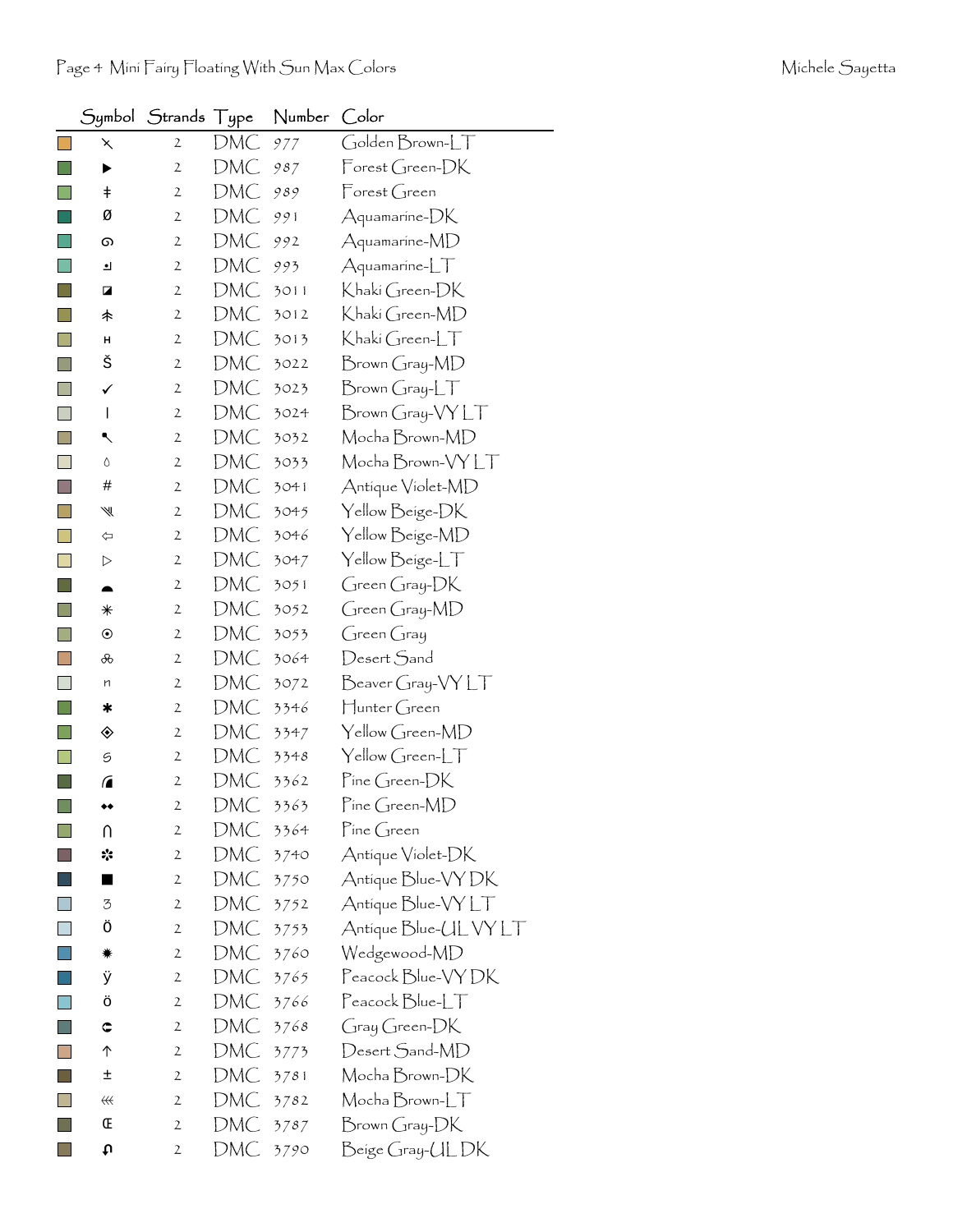|   | Symbol                  | Strands        | Type | Number | Color                    |
|---|-------------------------|----------------|------|--------|--------------------------|
|   | æ                       | $\mathfrak{2}$ | DMC  | 3799   | Pewter Gray-VYDK         |
|   | $\bullet$               | $\mathfrak{2}$ | DMC  | 3808   | Turquoise- <i>ULVYDK</i> |
|   | ಹಿ                      | 2              | DMC  | 3809   | Turquoise-VYDK           |
|   | ⚠                       | $\mathbf{2}$   | DMC  | 3810   | Turquoise-DK             |
|   | $\circ$                 | 2              | DMC  | 3813   | Blue Green-LT            |
|   | ◒                       | $\mathbf{2}$   | DMC  | 3814   | Aquamarine               |
|   | =                       | $\mathbf{2}$   | DMC  | 3815   | Celadon Green-DK         |
|   | $\overline{\mathbf{C}}$ | $\mathfrak{2}$ | DMC  | 3816   | Celadon Green-MD         |
|   | Y                       | $\mathfrak{2}$ | DMC  | 3817   | Celadon Green-LT         |
|   | $\bullet$               | $\mathfrak{2}$ | DMC  | 3818   | Emerald Green-UL VY DK   |
|   | √                       | $\mathbf{2}$   | DMC  | 3819   | Moss Green-LT            |
|   | $\mathsf{I}$            | $\mathfrak{2}$ | DMC  | 3820   | Straw-DK                 |
|   | I                       | 2              | DMC  | 3821   | Straw                    |
|   | ∧                       | 2              | DMC  | 3822   | $Straw-LT$               |
|   | 0                       | $\mathbf{2}$   | DMC  | 3827   | Golden Brown-Pale        |
|   | т                       | $\mathbf{2}$   | DMC  | 3828   | Hazelnut Brown           |
|   | ځ                       | $\mathbf{2}$   | DMC  | 3847   | Teal Green-DK            |
|   | ∓                       | 2              | DMC  | 3848   | Teal Green-MD            |
|   | ¼                       | $\mathfrak{2}$ | DMC  | 3849   | $Teal Green-LT$          |
|   | Ë                       | 2              | DMC  | 3850   | Bright Green-DK          |
|   | L                       | 2              | DMC  | 3851   | Bright Green             |
|   | $\frac{3}{4}$           | $\mathbf{2}$   | DMC  | 3860   | Cocoa                    |
|   | ½                       | 2              | DMC  | 3861   | $Cocoa-LT$               |
|   | ♠                       | $\mathbf{2}$   | DMC  | 3862   | Mocha Beige-DK           |
|   | Ħ                       | 2              | DMC  | 3863   | Mocha Beige-MD           |
| П | ë                       | $\mathfrak{2}$ | DMC  | 3864   | Mocha Beige-LT           |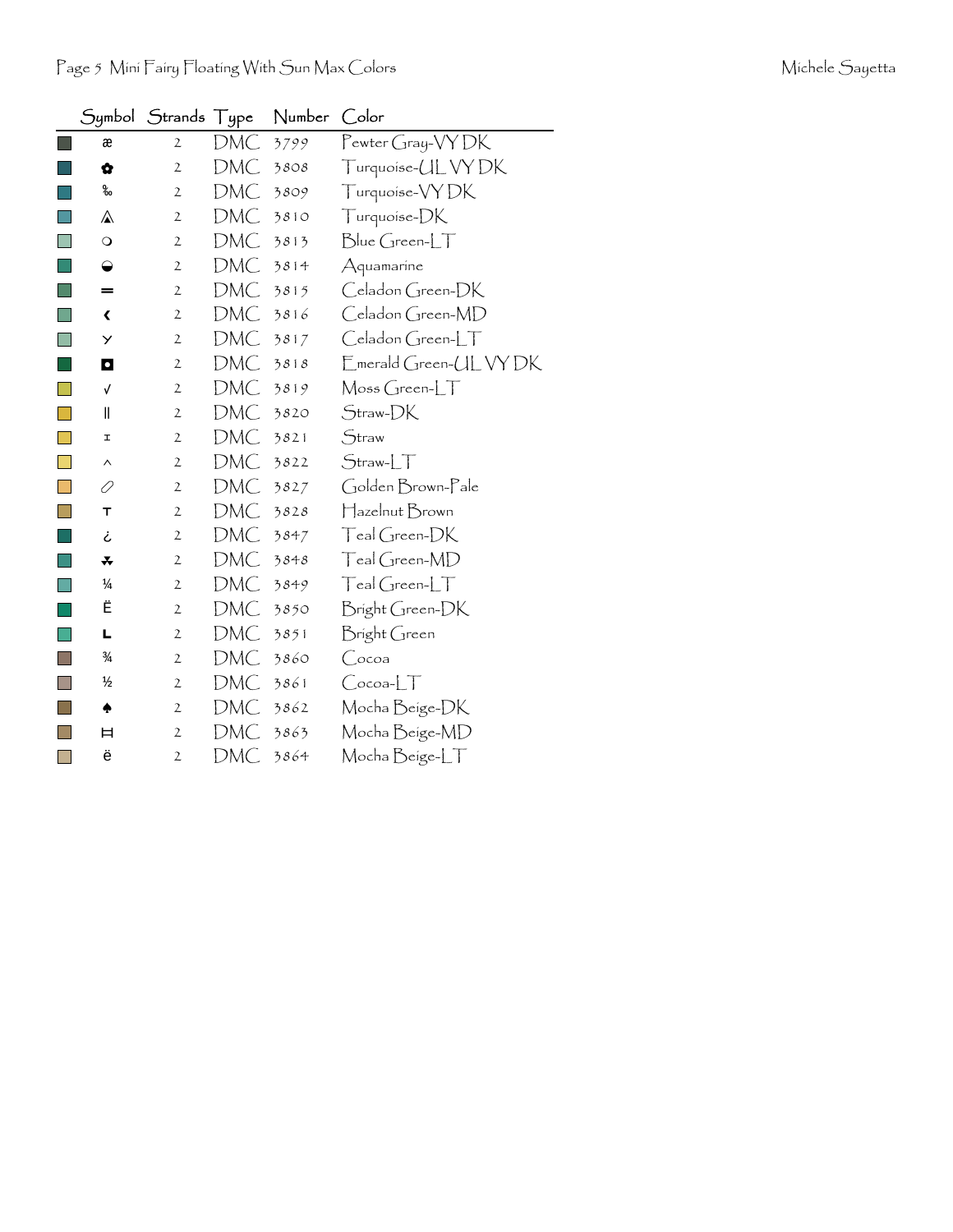## Usage Summary

Strands Per Skein: 6 Skein Length: 313.0 in

| l ype                             | Number | $\Gamma$ ull   | $\mathsf{H}^\mathsf{alt}$ | Quarter | etíte              | Dack(in) | Str(in) | Spec(in) French Bead |                    |                    | $\bigcup$ kein $\bigcup$ st. |
|-----------------------------------|--------|----------------|---------------------------|---------|--------------------|----------|---------|----------------------|--------------------|--------------------|------------------------------|
| DMC                               | $O+$   | 70             | $\circ$                   | $\circ$ | $\circ$            | $O.O$    | $O.O$   | $O.O$                | $\circ$            | $\circ$            | 1.000                        |
| DMC                               | O7     | 63             | O                         | O       | $\circ$            | O.O      | O.O     | $O.O$                | $\circ$            | $\circ$            | 1.000                        |
| DMC                               | 10     | $\mathcal S$   | O                         | $\circ$ | $\circ$            | O.O      | $O.O$   | O.O                  | O                  | $\circ$            | 1.000                        |
| DMC                               | 11     | 27             | O                         | O       | O                  | O.O      | $O.O$   | O.O                  | O                  | $\circ$            | 1.000                        |
| DMC                               | 12     | 331            | O                         | O       | O                  | O.O      | O.O     | O.O                  | O                  | O                  | 1.000                        |
| DMC                               | 13     | 90             | O                         | O       | $\circ$            | O.O      | $O.O$   | O.O                  | O                  | $\circ$            | 1.000                        |
| DMC                               | 14     | 52             | O                         | O       | $\circ$            | O.O      | $O.O$   | $O.O$                | O                  | O                  | 1.000                        |
| DMC                               | 15     | 68             | O                         | O       | $\circ$            | O.O      | $O.O$   | O.O                  | $\circ$            | $\circ$            | 1.000                        |
| DMC                               | 16     | 16             | O                         | O       | O                  | $O.O$    | $O.O$   | $O.O$                | O                  | O                  | 1.000                        |
| DMC                               | 17     | 126            | O                         | O       | $\circ$            | O.O      | O.O     | O.O                  | O                  | O                  | 1.000                        |
| DMC                               | 18     | 321            | O                         | O       | $\circ$            | O.O      | $O.O$   | O.O                  | O                  | O                  | 1.000                        |
| DMC                               | $28$   | 8              | O                         | $\circ$ | $\circ$            | O.O      | $O.O$   | $O.O$                | O                  | O                  | 1.000                        |
| DMC                               | 156    | 6              | O                         | O       | $\circ$            | O.O      | O.O     | O.O                  | $\circ$            | O                  | 1.000                        |
| DMC                               | 159    | 67             | O                         | O       | $\circ$            | O.O      | $O.O$   | O.O                  | O                  | O                  | 1.000                        |
| DMC                               | 160    | 112            | O                         | O       | $\circ$            | $O.O$    | $O.O$   | $O.O$                | O                  | O                  | 1.000                        |
| DMC                               | 163    | 104            | O                         | O       | $\circ$            | O.O      | $O.O$   | $O.O$                | O                  | O                  | 1.000                        |
| DMC                               | 164    | 96             | O                         | O       | O                  | $O.O$    | $O.O$   | $O.O$                | O                  | O                  | 1.000                        |
| DMC                               | 165    | 134            | O                         | O       | O                  | $O.O$    | $O.O$   | $O.O$                | O                  | O                  | 1.000                        |
| DMC                               | 167    | 10             | O                         | $\circ$ | $\circ$            | O.O      | $O.O$   | O.O                  | O                  | O                  | 1.000                        |
| DMC                               | 168    | 398            | O                         | O       | O                  | $O.O$    | $O.O$   | $O.O$                | O                  | O                  | 1.000                        |
| DMC                               | 169    | 1374           | O                         | O       | O                  | O.O      | $O.O$   | O.O                  | $\circ$            | O                  | 1.000                        |
| DMC                               | 317    | 1494           | O                         | $\circ$ | $\circ$            | $O.O$    | $O.O$   | O.O                  | O                  | O                  | 1.000                        |
| DMC                               | 318    | 250            | O                         | O       | $\circ$            | $O.O$    | $O.O$   | $O.O$                | O                  | O                  | 1.000                        |
| DMC                               | 319    | 54             | O                         | O       | $\circ$            | O.O      | $O.O$   | $O.O$                | O                  | O                  | 1.000                        |
| DMC                               | 320    | 43             | O                         | O       | $\circ$            | $O.O$    | $O.O$   | O.O                  | O                  | $\circ$            | 1.000                        |
| DMC                               | 322    | $\mathfrak{Z}$ | O                         | O       | O                  | O.O      | $O.O$   | $O.O$                | O                  | O                  | 1.000                        |
| DMC                               | 334    | 119            | O                         | $\circ$ | $\circ$            | O.O      | O.O     | O.O                  | $\circ$            | O                  | 1.000                        |
| ∎DMC                              | 367    | 171            | O                         | O       | O                  | O.O      | O.O     | O.O                  | O                  | O                  | 1.000                        |
| $\Box$ DMC 368                    |        | 114            | $\circ$                   | $\circ$ | $\circlearrowleft$ | $O.O$    | $O.O$   | $O.O$                | $\circlearrowleft$ | $\circ$            | 1.000                        |
| DMC                               | 369    | 34             | $\circlearrowleft$        | $\circ$ | $\circ$            | $O.O$    | $O.O$   | $O.O$                | $\circlearrowleft$ | $\circlearrowleft$ | 1.000                        |
| $\blacksquare$ DMC 370            |        | 47             | O                         | $\circ$ | $\circlearrowleft$ | $O.O$    | $O.O$   | $O.O$                | O                  | O                  | 1.000                        |
| $\Box$ DMC 371                    |        | 235            | O                         | O       | O                  | $O.O$    | O.O     | $O.O$                | O                  | O                  | 1.000                        |
| $\Box$ DMC                        | 372    | 319            | $\bigcirc$                | $\circ$ | $\circ$            | $O.O$    | O.O     | $O.O$                | $\circ$            | O                  | 1.000                        |
| DMC                               | 407    | $28$           | $\bigcirc$                | $\circ$ | $\circ$            | $O.O$    | $O.O$   | $O.O$                | O                  | O                  | 1.000                        |
| $\blacksquare$ dmC $\blacksquare$ | 413    | 410            | O                         | $\circ$ | $\circ$            | $O.O$    | $O.O$   | $O.O$                | O                  | O                  | 1.000                        |
| DMC 414                           |        | 813            | $\bigcirc$                | $\circ$ | $\circlearrowleft$ | $O.O$    | $O.O$   | $O.O$                | $\circ$            | O                  | 1.000                        |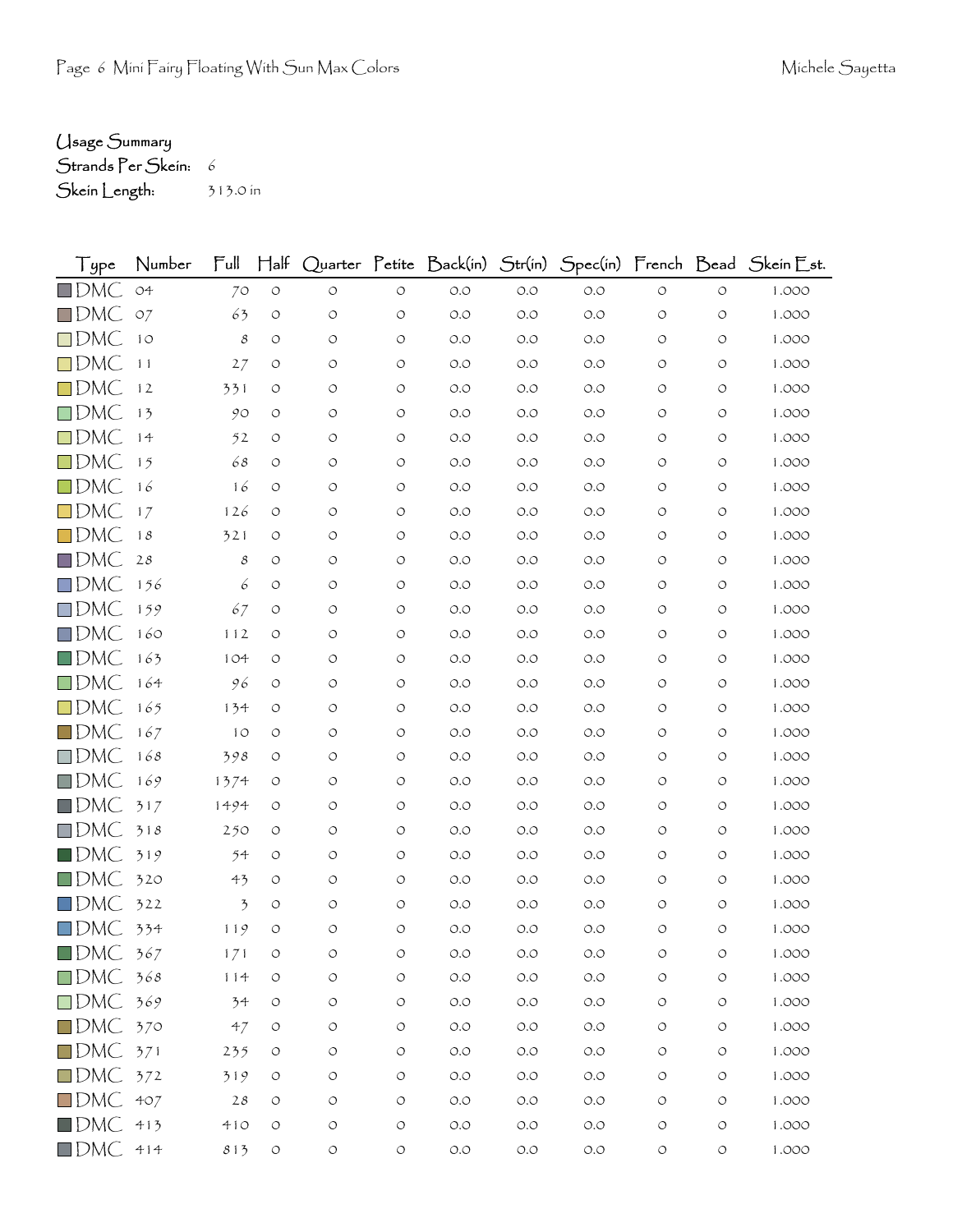| Type                   | Number | $\mathsf{Full}$ | $H$ alf |            |                    | Quarter Petite Back(in) Str(in) |       |       |                    |                    | Spec(in) French Bead Skein Est. |
|------------------------|--------|-----------------|---------|------------|--------------------|---------------------------------|-------|-------|--------------------|--------------------|---------------------------------|
| $\square$ DMC          | 420    | $\mathbf{2}$    | $\circ$ | $\circ$    | $\circ$            | $O.O$                           | $O.O$ | $O.O$ | $\circ$            | $\bigcirc$         | 1.000                           |
| $\Box$ DMC             | 422    | 234             | O       | $\circ$    | $\circ$            | O.O                             | O.O   | O.O   | O                  | $\circ$            | 1.000                           |
| $\blacksquare$ DMC     | 433    | 6               | O       | O          | O                  | O.O                             | O.O   | O.O   | $\circ$            | $\circ$            | 1.000                           |
| $\blacksquare$ DMC     | 434    | $\mathfrak{2}$  | O       | O          | O                  | O.O                             | O.O   | O.O   | O                  | $\circ$            | 1.000                           |
| $\Box$ DMC             | 436    | 33              | O       | O          | $\circ$            | O.O                             | O.O   | O.O   | O                  | O                  | 1.000                           |
| $\Box$ DMC             | 451    | 187             | O       | O          | O                  | O.O                             | O.O   | O.O   | O                  | O                  | 1.000                           |
| $\Box$ DMC             | 452    | 10              | O       | O          | O                  | O.O                             | O.O   | O.O   | O                  | O                  | 1.000                           |
| $\Box$ DMC             | 453    | 19              | O       | O          | O                  | O.O                             | O.O   | O.O   | O                  | O                  | 1.000                           |
| $\Box$ DMC             | 470    | $\mathfrak{2}$  | O       | O          | $\circ$            | O.O                             | O.O   | O.O   | O                  | O                  | 1.000                           |
| $\Box$ DMC             | 471    | 32              | O       | O          | O                  | O.O                             | O.O   | O.O   | O                  | O                  | 1.000                           |
| $\square$ DMC          | 501    | 615             | O       | O          | $\circ$            | O.O                             | O.O   | O.O   | O                  | O                  | 1.000                           |
| $\Box$ DMC             | 502    | 904             | O       | O          | $\circ$            | O.O                             | O.O   | O.O   | O                  | O                  | 1.000                           |
| $\Box$ DMC             | 503    | 1711            | O       | O          | O                  | O.O                             | O.O   | O.O   | O                  | O                  | 1.000                           |
| $\Box$ DMC             | 504    | 418             | O       | O          | O                  | O.O                             | O.O   | O.O   | O                  | O                  | 1.000                           |
| $\square$ DMC          | 505    | 47              | O       | O          | O                  | O.O                             | O.O   | O.O   | O                  | O                  | 1.000                           |
| $\Box$ DMC             | 517    | 35              | O       | O          | O                  | O.O                             | O.O   | O.O   | O                  | O                  | 1.000                           |
| $\Box$ DMC             | 518    | 2430            | O       | O          | $\circ$            | O.O                             | O.O   | O.O   | O                  | O                  | 1.000                           |
| $\square$ DMC          | 519    | $\mathbf{1}$    | O       | O          | O                  | O.O                             | O.O   | O.O   | O                  | $\circ$            | 1.000                           |
| $\square$ DMC          | 520    | 190             | O       | O          | $\circ$            | O.O                             | O.O   | O.O   | O                  | O                  | 1.000                           |
| $\Box$ DMC             | 522    | 575             | O       | O          | O                  | O.O                             | O.O   | O.O   | O                  | O                  | 1.000                           |
| $\Box$ DMC             | 523    | 328             | O       | O          | $\circ$            | O.O                             | O.O   | O.O   | O                  | O                  | 1.000                           |
| $\square$ DMC          | 524    | 378             | O       | O          | O                  | O.O                             | O.O   | O.O   | O                  | O                  | 1.000                           |
| $\blacksquare$ DMC     | 535    | 665             | O       | O          | O                  | O.O                             | O.O   | O.O   | O                  | O                  | 1.000                           |
| $\square$ DMC          | 543    | 8               | O       | O          | O                  | O.O                             | O.O   | O.O   | O                  | O                  | 1.000                           |
| $\Box$ DMC             | 561    | 251             | O       | O          | $\circ$            | O.O                             | O.O   | O.O   | O                  | O                  | 1.000                           |
| $\Box$ DMC             | 562    | $\ddot{\tau}$   | O       | O          | O                  | O.O                             | O.O   | O.O   | O                  | O                  | 1.000                           |
| $\square$ DMC          | 563    | 107             | O       | O          | $\circ$            | O.O                             | O.O   | O.O   | O                  | O                  | 1.000                           |
| $\square$ DMC          | 564    | $4-4$           |         |            | O                  | O.O                             | $O.O$ | O.O   |                    | O                  | 1.000                           |
| $\Box$ DMC 597         |        | 4006            | O       | $\circ$    | $\circ$            | O.O                             | O.O   | O.O   | O                  | O                  | 2.000                           |
| $\square$ DMC          | 598    | 364             | O       | O          | $\circ$            | $O.O$                           | $O.O$ | $O.O$ | O                  | O                  | 1.000                           |
| $\blacksquare$ DMC     | 610    | 22              | $\circ$ | O          | $\circ$            | $O.O$                           | $O.O$ | O.O   | O                  | O                  | 1.000                           |
| $\square$ DMC          | 611    | 237             | O       | O          | $\circ$            | $O.O$                           | $O.O$ | $O.O$ | O                  | O                  | 1.000                           |
| $\square$ DMC          | 612    | 93              | O       | $\circ$    | $\circ$            | $O.O$                           | $O.O$ | $O.O$ | O                  | $\circ$            | 1.000                           |
| $\square$ DMC          | 613    | 223             | O       | O          | $\circ$            | $O.O$                           | $O.O$ | O.O   | O                  | O                  | 1.000                           |
| $\blacksquare$ DMC 640 |        | 168             | O       | O          | $\circ$            | $O.O$                           | $O.O$ | $O.O$ | O                  | O                  | 1.000                           |
| $\Box$ DMC             | 642    | 86              | $\circ$ | O          | $\circ$            | $O.O$                           | O.O   | $O.O$ | $\circ$            | $\circ$            | 1.000                           |
| $\square$ DMC          | 644    | 107             | O       | O          | $\circ$            | $O.O$                           | $O.O$ | O.O   | O                  | $\circ$            | 1.000                           |
| $\square$ DMC          | 645    | 1841            | O       | O          | $\circ$            | $O.O$                           | $O.O$ | $O.O$ | O                  | O                  | 1.000                           |
| $\Box$ DMC             | 646    | 3180            | O       | O          | $\circ$            | $O.O$                           | $O.O$ | $O.O$ | O                  | $\circ$            | 1.000                           |
| $\square$ DMC          | 647    | 672             | O       | O          | $\circ$            | $O.O$                           | O.O   | $O.O$ | O                  | O                  | 1.000                           |
| $\Box$ DMC 648         |        | 338             | $\circ$ | O          | $\circ$            | $O.O$                           | $O.O$ | $O.O$ | O                  | O                  | 1.000                           |
| $\square$ DMC          | 676    | 143             | O       | $\bigcirc$ | $\circlearrowleft$ | $O.O$                           | $O.O$ | $O.O$ | $\circlearrowleft$ | $\circlearrowleft$ | 1.000                           |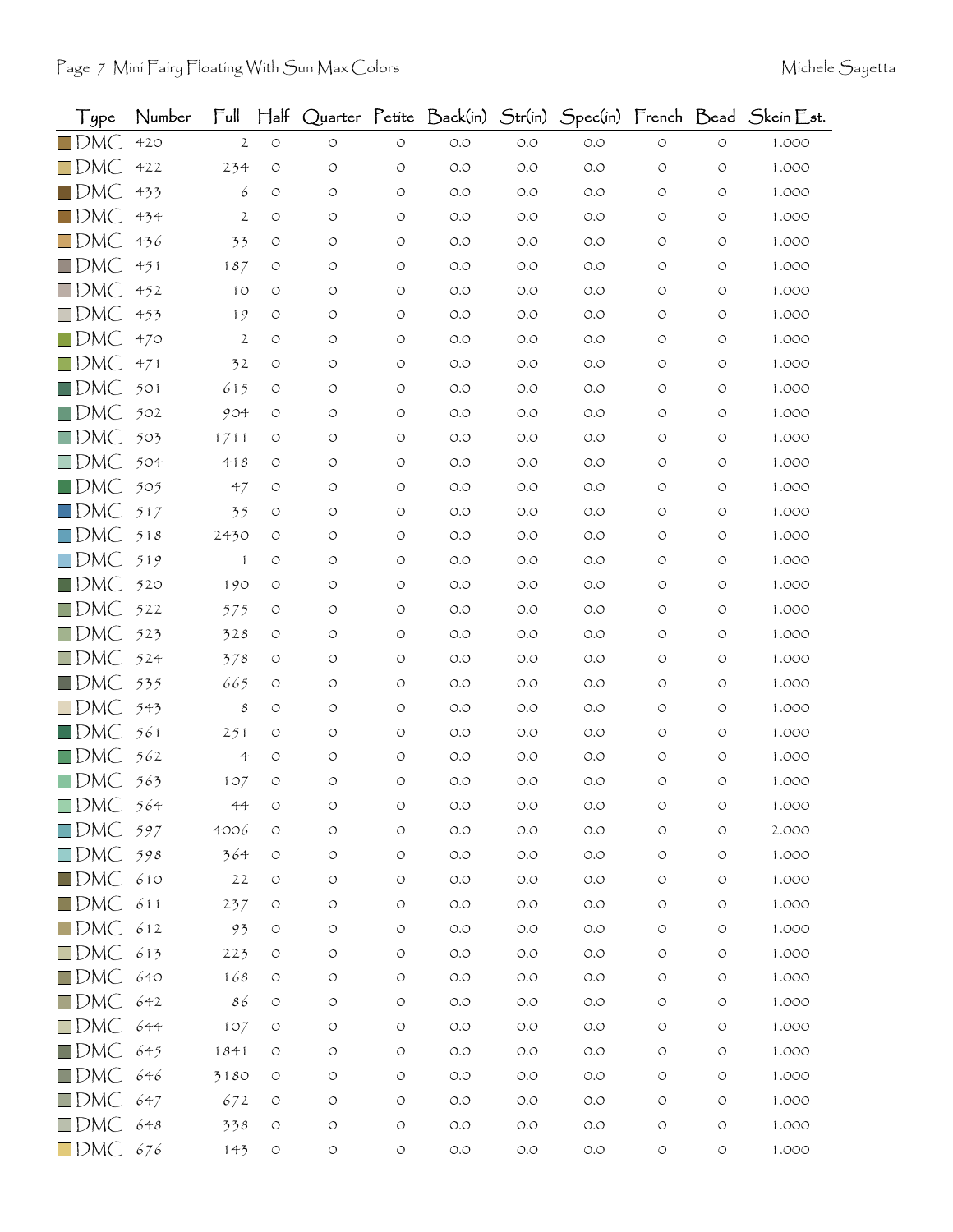| Type                   | Number | Ful            | $H$ alf    |         |                    | Quarter Petite Back(in) Str(in) |       |       |                    |                    | Spec(in) French Bead Skein Est. |
|------------------------|--------|----------------|------------|---------|--------------------|---------------------------------|-------|-------|--------------------|--------------------|---------------------------------|
| $\square$ DMC          | 704    | $\mathbf{1}$   | $\bigcirc$ | $\circ$ | $\circ$            | $O.O$                           | O.O   | $O.O$ | $\circlearrowleft$ | $\bigcirc$         | 1.000                           |
| $\square$ DMC          | 728    | 1588           | O          | $\circ$ | $\circ$            | O.O                             | O.O   | O.O   | $\circ$            | $\circ$            | 1.000                           |
| $\square$ DMC          | 729    | 138            | O          | O       | O                  | O.O                             | O.O   | O.O   | O                  | O                  | 1.000                           |
| $\Box$ DMC             | 733    | 36             | O          | O       | $\circ$            | O.O                             | 0.0   | O.O   | O                  | O                  | 1.000                           |
| $\square$ DMC          | 734    | 320            | O          | O       | $\circ$            | O.O                             | 0.0   | O.O   | O                  | O                  | 1.000                           |
| $\square$ DMC          | 738    | 91             | O          | O       | O                  | O.O                             | O.O   | O.O   | O                  | O                  | 1.000                           |
| $\square$ DMC          | 739    | 14             | O          | O       | O                  | O.O                             | 0.0   | O.O   | Ο                  | O                  | 1.000                           |
| $\blacksquare$ DMC     | 779    | 8              | $\circ$    | O       | O                  | O.O                             | O.O   | O.O   | O                  | O                  | 1.000                           |
| $\square$ DMC          | 783    | 181            | O          | O       | $\circ$            | O.O                             | O.O   | O.O   | O                  | O                  | 1.000                           |
| $\Box$ DMC             | 793    | $4-4$          | O          | O       | O                  | O.O                             | 0.0   | O.O   | O                  | O                  | 1.000                           |
| $\square$ DMC          | 794    | 84             | O          | O       | O                  | O.O                             | 0.0   | O.O   | O                  | O                  | 1.000                           |
| $\square$ DMC          | 801    | 5              | O          | O       | $\circ$            | O.O                             | O.O   | O.O   | $\circ$            | $\circ$            | 1.000                           |
| $\square$ DMC          | 806    | 328            | O          | O       | O                  | O.O                             | O.O   | O.O   | O                  | O                  | 1.000                           |
| $\square$ DMC          | 807    | 3281           | O          | O       | $\circ$            | O.O                             | O.O   | O.O   | O                  | O                  | 1.000                           |
| $\Box$ DMC             | 813    | 856            | O          | O       | O                  | O.O                             | O.O   | O.O   | O                  | O                  | 1.000                           |
| $\square$ DMC          | 822    | 8              | O          | O       | O                  | O.O                             | 0.0   | O.O   | O                  | $\circ$            | 1.000                           |
| $\Box$ DMC             | 826    | 1481           | O          | O       | $\circ$            | O.O                             | O.O   | O.O   | O                  | O                  | 1.000                           |
| $\blacksquare$ DMC     | 829    | $\mathfrak{H}$ | O          | O       | O                  | O.O                             | 0.0   | O.O   | O                  | O                  | 1.000                           |
| $\square$ DMC          | 832    | 6              | $\circ$    | O       | O                  | O.O                             | 0.0   | O.O   | O                  | $\circ$            | 1.000                           |
| $\Box$ DMC             | 833    | 112            | O          | O       | $\circ$            | O.O                             | 0.0   | O.O   | O                  | O                  | 1.000                           |
| $\square$ DMC          | 834    | 477            | O          | O       | O                  | O.O                             | 0.0   | O.O   | O                  | O                  | 1.000                           |
| $\blacksquare$ DMC     | 838    | $\mathbf{2}$   | O          | O       | O                  | O.O                             | 0.0   | O.O   | O                  | O                  | 1.000                           |
| $\blacksquare$ DMC     | 839    | 6              | O          | O       | $\circ$            | O.O                             | 0.0   | O.O   | O                  | O                  | 1.000                           |
| $\Box$ DMC             | 842    | 12             | O          | O       | O                  | O.O                             | 0.0   | O.O   | O                  | O                  | 1.000                           |
| $\blacksquare$ DMC.    | 844    | 9              | O          | O       | O                  | O.O                             | O.O   | O.O   | O                  | O                  | 1.000                           |
| $\Box$ DMC             | 869    | $\tilde{2}$    | O          | O       | O                  | O.O                             | 0.0   | O.O   | O                  | O                  | 1.000                           |
| $\blacksquare$ DMC     | 898    | $\tilde{2}$    | O          | O       | O                  | O.O                             | 0.0   | O.O   | O                  | $\circ$            | 1.000                           |
| $\blacksquare$ DMC     | 909    | 24             |            | O       | O                  | O.O                             | O.O   | O.O   |                    | O                  | 1.000                           |
| $\blacksquare$ DMC 924 |        | 316            | O          | O       | $\circ$            | O.O                             | 0.0   | O.O   | $\circ$            | $\circ$            | 1.000                           |
| $\square$ DMC          | 926    | 1000           | O          | O       | $\circ$            | $O.O$                           | $O.O$ | $O.O$ | O                  | $\circ$            | 1.000                           |
| $\square$ DMC          | 927    | 2323           | O          | O       | $\circ$            | $O.O$                           | $O.O$ | O.O   | O                  | O                  | 1.000                           |
| $\square$ DMC          | 928    | 178            | O          | O       | $\circlearrowleft$ | O.O                             | O.O   | O.O   | $\circ$            | O                  | 1.000                           |
| $\square$ DMC          | 930    | 72             | O          | O       | $\circ$            | O.O                             | $O.O$ | $O.O$ | O                  | O                  | 1.000                           |
| $\square$ DMC          | 931    | 1232           | $\circ$    | O       | $\circ$            | $O.O$                           | O.O   | O.O   | O                  | O                  | 1.000                           |
| $\square$ DMC          | 932    | 4652           | $\circ$    | O       | $\circ$            | $O.O$                           | $O.O$ | $O.O$ | O                  | O                  | 2.000                           |
| $\Box$ DMC             | 943    | 138            | O          | O       | $\circ$            | O.O                             | O.O   | $O.O$ | O                  | O                  | 1.000                           |
| $\square$ DMC          | 948    | 3              | O          | O       | $\circlearrowleft$ | $O.O$                           | $O.O$ | O.O   | O                  | O                  | 1.000                           |
| $\square$ DMC          | 966    | 468            | O          | O       | O                  | $O.O$                           | O.O   | $O.O$ | O                  | O                  | 1.000                           |
| $\Box$ DMC             | 977    | 191            | O          | O       | $\circ$            | $O.O$                           | $O.O$ | $O.O$ | O                  | $\circ$            | 1.000                           |
| $\blacksquare$ DMC     | 987    | 59             | O          | O       | $\circ$            | O.O                             | O.O   | $O.O$ | O                  | O                  | 1.000                           |
| $\square$ DMC          | 989    | $\mathbf{2}$   | $\circ$    | O       | $\circ$            | $O.O$                           | $O.O$ | O.O   | O                  | $\circ$            | 1.000                           |
| $\blacksquare$ DMC     | 991    | 875            | $\bigcirc$ | $\circ$ | $\circlearrowleft$ | O.O                             | O.O   | $O.O$ | $\circlearrowleft$ | $\circlearrowleft$ | 1.000                           |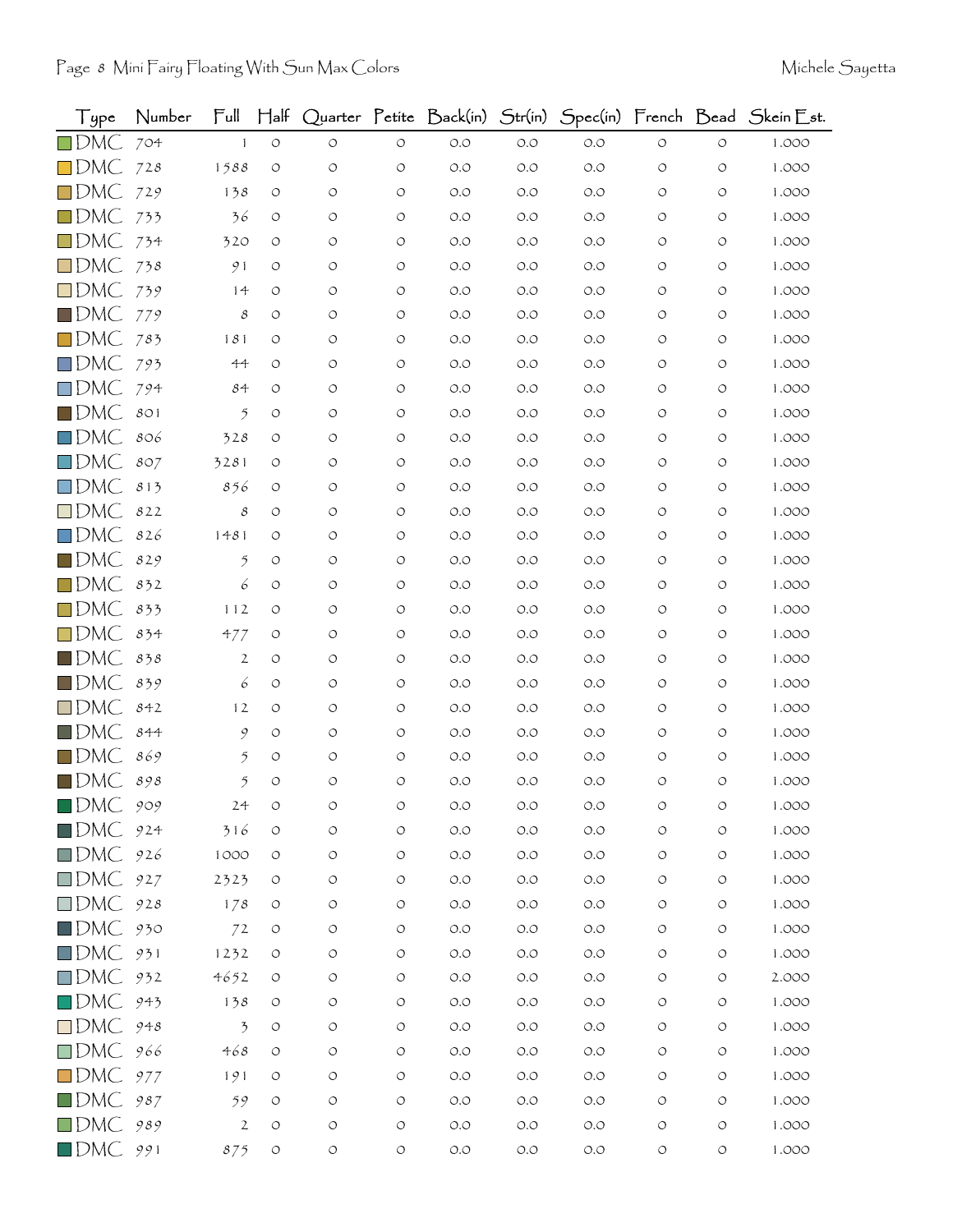| Type               | Number | $\mathsf{Full}$      | $\mathsf{H\!}\mathrm{aff}$ |                    |                    |       |       |       |                    |                    | Quarter Petite Back(in) Str(in) Spec(in) French Bead Skein Est. |
|--------------------|--------|----------------------|----------------------------|--------------------|--------------------|-------|-------|-------|--------------------|--------------------|-----------------------------------------------------------------|
| $\square$ DMC      | 992    | 1142                 | $\bigcirc$                 | $\circ$            | $\circ$            | $O.O$ | O.O   | $O.O$ | $\circlearrowleft$ | $\circlearrowleft$ | 1.000                                                           |
| $\square$ DMC      | 993    | 632                  | O                          | O                  | $\circ$            | O.O   | O.O   | O.O   | O                  | $\circ$            | 1.000                                                           |
| $\Box$ DMC         | 3011   | 75                   | O                          | O                  | O                  | O.O   | O.O   | O.O   | O                  | O                  | 1.000                                                           |
| $\square$ DMC      | 3012   | 253                  | O                          | O                  | O                  | O.O   | O.O   | O.O   | O                  | O                  | 1.000                                                           |
| $\square$ DMC      | 3013   | 301                  | $\circ$                    | O                  | O                  | O.O   | O.O   | O.O   | O                  | O                  | 1.000                                                           |
| $\square$ DMC      | 3022   | 532                  | O                          | O                  | $\circ$            | O.O   | O.O   | O.O   | O                  | O                  | 1.000                                                           |
| $\square$ DMC      | 3023   | 275                  | O                          | O                  | O                  | O.O   | O.O   | O.O   | O                  | O                  | 1.000                                                           |
| $\square$ DMC      | 3024   | 131                  | $\circ$                    | O                  | O                  | O.O   | O.O   | O.O   | O                  | O                  | 1.000                                                           |
| $\Box$ DMC         | 3032   | 71                   | O                          | O                  | $\circ$            | O.O   | O.O   | O.O   | O                  | O                  | 1.000                                                           |
| $\Box$ DMC         | 3033   | 13                   | O                          | O                  | O                  | O.O   | O.O   | O.O   | O                  | O                  | 1.000                                                           |
| $\Box$ DMC         | 3041   | 134                  | O                          | O                  | O                  | O.O   | O.O   | O.O   | O                  | O                  | 1.000                                                           |
| $\Box$ DMC         | 3045   | 176                  | O                          | O                  | $\circ$            | O.O   | O.O   | O.O   | O                  | O                  | 1.000                                                           |
| $\Box$ DMC         | 3046   | 327                  | O                          | $\circ$            | O                  | O.O   | O.O   | O.O   | O                  | O                  | 1.000                                                           |
| $\Box$ DMC         | 3047   | 19                   | O                          | O                  | $\circ$            | O.O   | O.O   | O.O   | O                  | O                  | 1.000                                                           |
| $\square$ DMC      | 3051   | 34                   | O                          | O                  | O                  | O.O   | O.O   | O.O   | O                  | O                  | 1.000                                                           |
| $\square$ DMC      | 3052   | 157                  | O                          | O                  | O                  | O.O   | O.O   | O.O   | O                  | $\circ$            | 1.000                                                           |
| $\Box$ DMC         | 3053   | 127                  | O                          | O                  | $\circ$            | O.O   | O.O   | O.O   | O                  | O                  | 1.000                                                           |
| $\square$ DMC      | 3064   | 3                    | O                          | O                  | O                  | O.O   | O.O   | O.O   | O                  | O                  | 1.000                                                           |
| $\square$ DMC      | 3072   | 32                   | O                          | O                  | O                  | O.O   | O.O   | O.O   | O                  | O                  | 1.000                                                           |
| $\Box$ DMC         | 3346   | 65                   | $\circ$                    | $\circ$            | O                  | $O.O$ | O.O   | O.O   | O                  | O                  | 1.000                                                           |
| $\square$ DMC      | 3347   | 19                   | O                          | O                  | O                  | O.O   | O.O   | O.O   | O                  | O                  | 1.000                                                           |
| $\Box$ DMC         | 3348   | 229                  | $\circ$                    | O                  | O                  | $O.O$ | O.O   | O.O   | O                  | O                  | 1.000                                                           |
| $\blacksquare$ DMC | 3362   | $\ddot{\mathcal{L}}$ | $\circ$                    | O                  | O                  | O.O   | O.O   | O.O   | O                  | O                  | 1.000                                                           |
| $\square$ DMC      | 3363   | 252                  | $\circ$                    | O                  | O                  | $O.O$ | O.O   | O.O   | O                  | O                  | 1.000                                                           |
| $\Box$ DMC         | 3364   | 73                   | O                          | O                  | O                  | O.O   | O.O   | O.O   | O                  | O                  | 1.000                                                           |
| $\Box$ DMC         | 3740   | 71                   | O                          | $\circ$            | O                  | $O.O$ | O.O   | O.O   | O                  | O                  | 1.000                                                           |
| $\blacksquare$ DMC | 3750   | 52                   | $\circ$                    | $\circ$            | $\circ$            | $O.O$ | O.O   | O.O   | O                  | O                  | 1.000                                                           |
| $\Box$ DMC         | 3752   | 93                   | O                          | O                  | O                  | O.O   | O.O   | O.O   | O                  | O                  | 1.000                                                           |
| $\square$ DMC      | 3753   | $\mathfrak{2}$       | O                          | $\circ$            | $\circ$            | O.O   | O.O   | O.O   | O                  | $\circ$            | 1.000                                                           |
| $\square$ DMC      | 3760   | 1064                 | $\circ$                    | $\circ$            | $\circ$            | $O.O$ | $O.O$ | $O.O$ | O                  | $\circ$            | 1.000                                                           |
| $\square$ DMC      | 3765   | 21                   | O                          | O                  | $\circ$            | O.O   | O.O   | O.O   | O                  | O                  | 1.000                                                           |
| $\square$ DMC      | 3766   | 302                  | O                          | O                  | $\circ$            | $O.O$ | $O.O$ | $O.O$ | O                  | $\circ$            | 1.000                                                           |
| $\square$ DMC      | 3768   | 1899                 | O                          | $\circ$            | $\circ$            | O.O   | O.O   | O.O   | O                  | $\circ$            | 1.000                                                           |
| $\square$ DMC      | 3773   | 11                   | O                          | $\circ$            | $\circ$            | $O.O$ | O.O   | $O.O$ | O                  | O                  | 1.000                                                           |
| $\blacksquare$ DMC | 3781   | $\mathfrak{H}$       | O                          | O                  | $\circ$            | O.O   | $O.O$ | $O.O$ | O                  | O                  | 1.000                                                           |
| $\Box$ DMC         | 3782   | 155                  | O                          | O                  | $\circ$            | O.O   | O.O   | $O.O$ | O                  | $\circ$            | 1.000                                                           |
| $\blacksquare$ DMC | 3787   | 303                  | O                          | $\circ$            | $\circ$            | $O.O$ | $O.O$ | $O.O$ | O                  | O                  | 1.000                                                           |
| $\square$ DMC      | 3790   | 26                   | $\circ$                    | O                  | $\circ$            | O.O   | $O.O$ | $O.O$ | O                  | O                  | 1.000                                                           |
| $\blacksquare$ DMC | 3799   | 16                   | O                          | $\circ$            | $\circ$            | O.O   | $O.O$ | O.O   | O                  | $\circ$            | 1.000                                                           |
| $\blacksquare$ DMC | 3808   | 169                  | O                          | $\circ$            | $\circ$            | $O.O$ | $O.O$ | $O.O$ | O                  | O                  | 1.000                                                           |
| $\Box$ DMC         | 3809   | 1632                 | $\circ$                    | $\circ$            | $\circ$            | $O.O$ | $O.O$ | $O.O$ | O                  | $\circ$            | 1.000                                                           |
| $\Box$ DMC         | 3810   | 1833                 | $\bigcirc$                 | $\circlearrowleft$ | $\circlearrowleft$ | O.O   | $O.O$ | O.O   | $\bigcirc$         | $\circlearrowleft$ | 1.000                                                           |